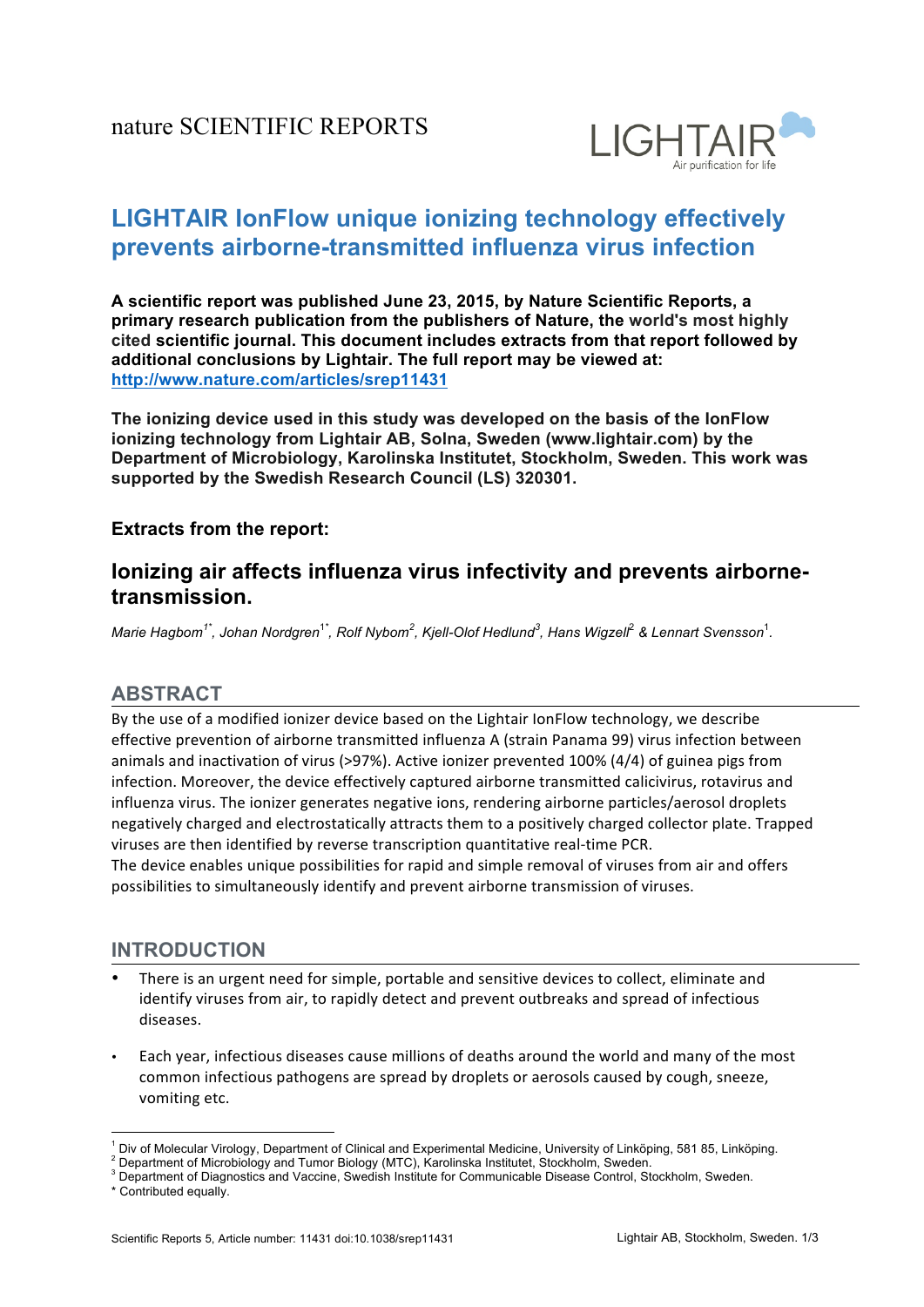

The ionizing device used in this study operates at 12 V and generates negative ionizations in an electric field, which collide with and charge the aerosol particles. Those are then captured by a positively charged collector plate. Moreover, this device does not produce detectable levels of ozone and can thus be safely used in all environments.

#### **RESULTS**

- 3 of 4 animals were infected when the inactive ionizer was used. In contrast, none of the 4 animals in cage "B" developed an immune response to influenza virus when the ionizer was active
- Testing revealed that 40–60 min was required to eliminate >90% of free latex particles in the air. The particle counter can detect particles with size greater than 0.02  $\mu$ m.
- The infectivity of aerosolized viruses was significantly reduced by >97%, indicating that ionization of the aerosol accounts for the vast majority of infectivity reduction, and not the exposure to the charged collector plate. This suggests that inactivation of viruses is associated with ionized air.

#### **DISCUSSION**

- Important advantages with this novel ionizing device is the simple handling, high robustness as well as the wide applicability to airborne pathogens.
- The observation that significantly higher numbers of rotavirus and CaCV particles were detected on the active ionizer compared to the inactive ionizer (~1500–3000 times), led to the conclusion that this technique can actively and efficiently collect viral particles from air.
- It is interesting to note that a broad range of particles sizes, from 35 nm to 10  $\mu$ m was concentrated, suggesting a wide application range of the technology.
- Most interesting, and of great clinical significance of this study was the novel finding that the ionizing device could detect and prevent influenza virus infection in a controlled setting, mimicking "authentic" conditions.
- The easy handling, low cost, free of ozone production, robustness, high efficiency and lowvoltage (12 volt) operation enables large-scale use. Locations critical for infectious spread, such as airplanes, hospitals, day-care centers, school environments and other public places could thus be monitored and controlled by the collection and analysis of airborne viruses and other pathogens on the collector plate.
- We conclude that this innovative technology hold great potential to collect and identify viruses in environmental air.

#### **METHODS**

- The experimental room has grounded metal walls, with a volume of 19  $m^3$  (B250\*L330\*H235cm). A particle counter (PortaCount Plus, TSI Incorporated, USA) was used before and during the experiment.
- The ionizing device used in this study was developed on the basis of the ion-flow ionizing technology from LightAir AB, Solna, Sweden (www.lightair.com). This device generates approximately 35 000 billion electrons per second (www.lightair.com) with a steady-state ozone